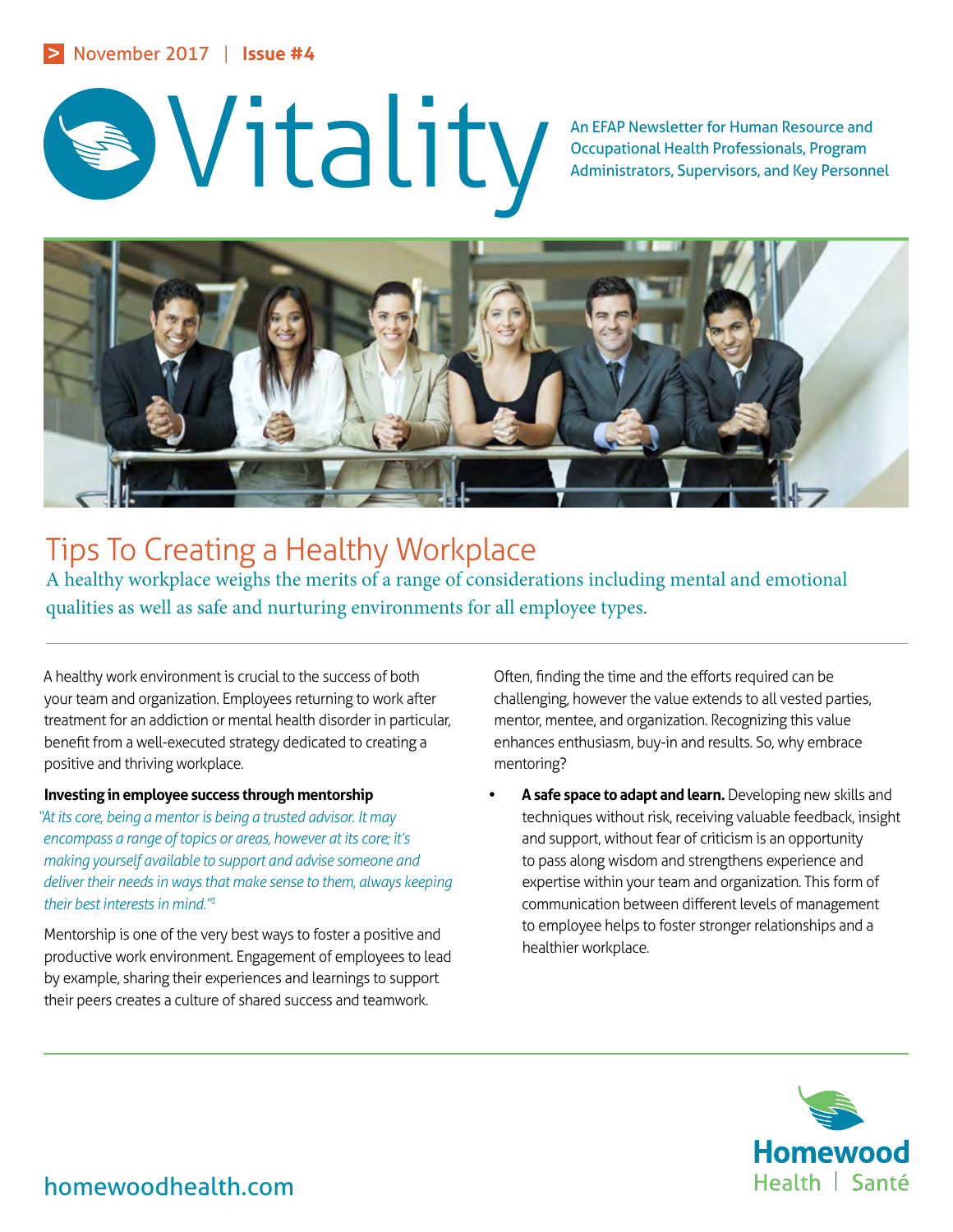- **Employee engagement.** Productivity and quality of work lowers when employees are not invested, impacting relationships with clients/customers and management. Indeed, unengaged employees cost businesses over \$500 billion annually.2
- **• Identifying and growing leaders.** Mentors further their leadership skills and insights by reflecting on and articulating their own experiences.<sup>3</sup> Through observation, you gauge reaction and learning, identifying growth and inherent strengths creating a larger pool of promotable employees while highlighting opportunities for development.
- **• New insights** into company policies, politics, processes and culture by seeing them through the fresh eyes of a mentee.
- **• Attracting the right employees.** Mentorship shows a willingness to invest in nurturing real connection. This brings in workers looking to better themselves – and those wanting to contribute at a holistic level for the betterment of the organization.<sup>4</sup>
- **• Retention.** Mentorship is a form of active, engaged training with the potential for new possibilities and professional growth. A Dale Carnegie Training Center study shows 40% of poorly trained employees leave companies within their first year, usually due to poor training and general dissatisfaction with their status in the company. This employee turnover costs businesses \$11 billion, annually.<sup>2</sup>
- **• Happiness!** Helping others and being helped by someone excited to do the same - boosts mood and morale.

#### **Tips for strong mentorships**

- **• Find the right mentee.** Someone who is honest, flexible, willing to act in pursuit of goals, and open to learning and feedback.<sup>3</sup>
- **• Give face-to-face feedback** that's specific, direct and sincere.
- **Set clear expectations.** How long will the mentorship last? What results are expected? How will they be achieved? How will both parties communicate about what is and isn't working? When will progress reviews happen? Set realistic parameters and stick to them.
- **• Share experiences.** Your candor about challenges and triumphs allows mentees to learn from your experiences and apply those lessons to their own journey.
- **• Model behaviour.** Be conscious of how you represent your own work ethic, values, standards, style, attitude, methods and procedures. Model the behaviour you want to see.
- **• Look for opportunities** like classes, tasks or new positions that will encourage the mentee to use and grow newfound skills.
- **• Acknowledge and celebrate** milestones and achievements to build focus and confidence while motivating, inspiring and reinforcing good behaviour.

#### **Inclusion and diversity to strengthen the workplace**

*77% of executives strongly support diversity initiatives. But just 40% of employees feel their organizations are truly diverse and inclusive.5*

*Companies with gender, ethnic and racial diversity are at least 15% more likely to experience above-average financial returns.6*

#### **Diversity in the workplace includes:**

- Age/generation
	- Religious affiliation
	- **Disability Ethnicity**
- Sexual orientation

• Race

- Gender
- Thinking/learning style
- Personality type

Business-related benefits of diversity include improved innovation, better decision-making and more effective utilization of the workforce.<sup>5</sup> As important, is leveraging diversity with inclusive practices and an atmosphere where everyone feels welcome, safe, free to be themselves<sup>7</sup> and where robust opinions and collaborative thinking are embraced. The payoff is higher engagement, contribution, and healthier work atmosphere.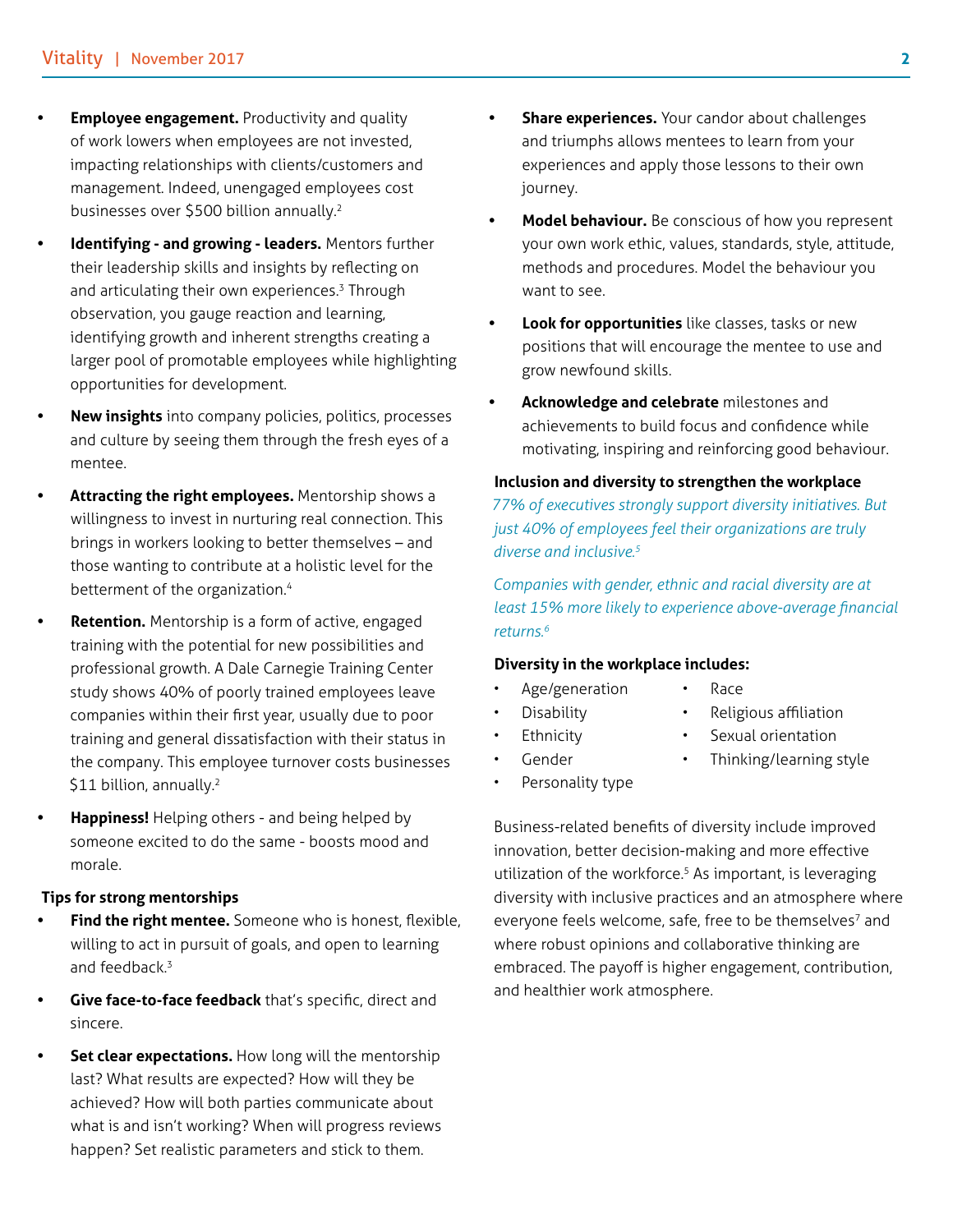#### **Steps to fostering diversity and inclusion**

- **Drive accountability** by providing clear steps, encouragement, and tools for employees to report bias at work.
- **• Invest in diversity and inclusion training** to develop awareness and sensitivity while introducing new skills and tools to deal with issues that may arise.
- **• Encourage authentic relationships and trust building** by nurturing an environment where sharing cultural aspects and personal experiences are welcomed.
- **• Use the term, "partner"**, a non-gender-specific, more inclusive term when referring to spouses.
- **• Welcome respectful debate and honesty.** According to Dr. Rohini Anand, "leaders in diversity and inclusion should reward employees who voice unpopular opinions or unexpected suggestions. Smart, successful teams understand that differing opinions spark innovation, a crucial part of high performance."6
- **• Open safe channels of communication** for feedback and concerns and to facilitate resolutions.
- **• Employ team building and expanding activities**  focused on seeing things from another's point of view. Include other departments to widen your employee's support network and at-work community. Diverse perspectives and situational interpretations cultivate empathy, multiple resolutions, and positive mental health.

#### **Creating a global community at work: how it benefits everyone**

*"Our success is due to our vibrant community where people are loyal to one another and their collective work, everyone feels they are part of something extraordinary, and their passion and accomplishments make the community a magnet for other talented people."* ~ Ed Catmull, President, Pixar

A global community cares for its work, colleagues, and its place in the world, geographic and otherwise. Perhaps most importantly, that same community is, in turn, inspired by this caring.<sup>8</sup>

When your workplace becomes a global community unto itself, your employees are gifted with this inspiration, and like investing in mentorship, inclusion and diversity, there are benefits to be had by all in the relationship...both in and out of the office.

Two sure-fire ways to bolster that invaluable sense of global community: growing external community support and social consciousness.

**External community support and social consciousness**

Pro-social behaviour, also known as, doing something for another, positively affects those engaged in it and, in turn, their workplaces.<sup>9</sup> This cycle breeds a sense of pride, and goodwill, and employees are more likely to share their own experiences with their colleagues.<sup>8</sup> The insights and enthusiasm generated by sharing may lead to other initiatives and higher productivity. Fortuitously, external community support, as well as the life experiences and personal interests of your employees, often present opportunities to deepen social consciousness at work. For example, an employee with a family member who has battled addiction may feel a strong connection and wish to give back to the facility that helped them overcome their illness. Sharing their story - or their passion for the cause - with their workplace community builds and spreads trust, understanding, compassion and a real, personal desire to help. The same can be said for other worthwhile social causes and issues: mental health, abuse, civil rights, equal opportunity, etc.

When possible, integrate the interests and activities of your employees into the fabric of the workplace for a more satisfying, multi-dimensional global community.

#### **Volunteerism to enrich your workplace community**

The best combination of external community support, social consciousness and growing your global community? Volunteerism.

Two-thirds of Canada's volunteers are members of the paid workforce, most of whom are full-time employees.<sup>10</sup>